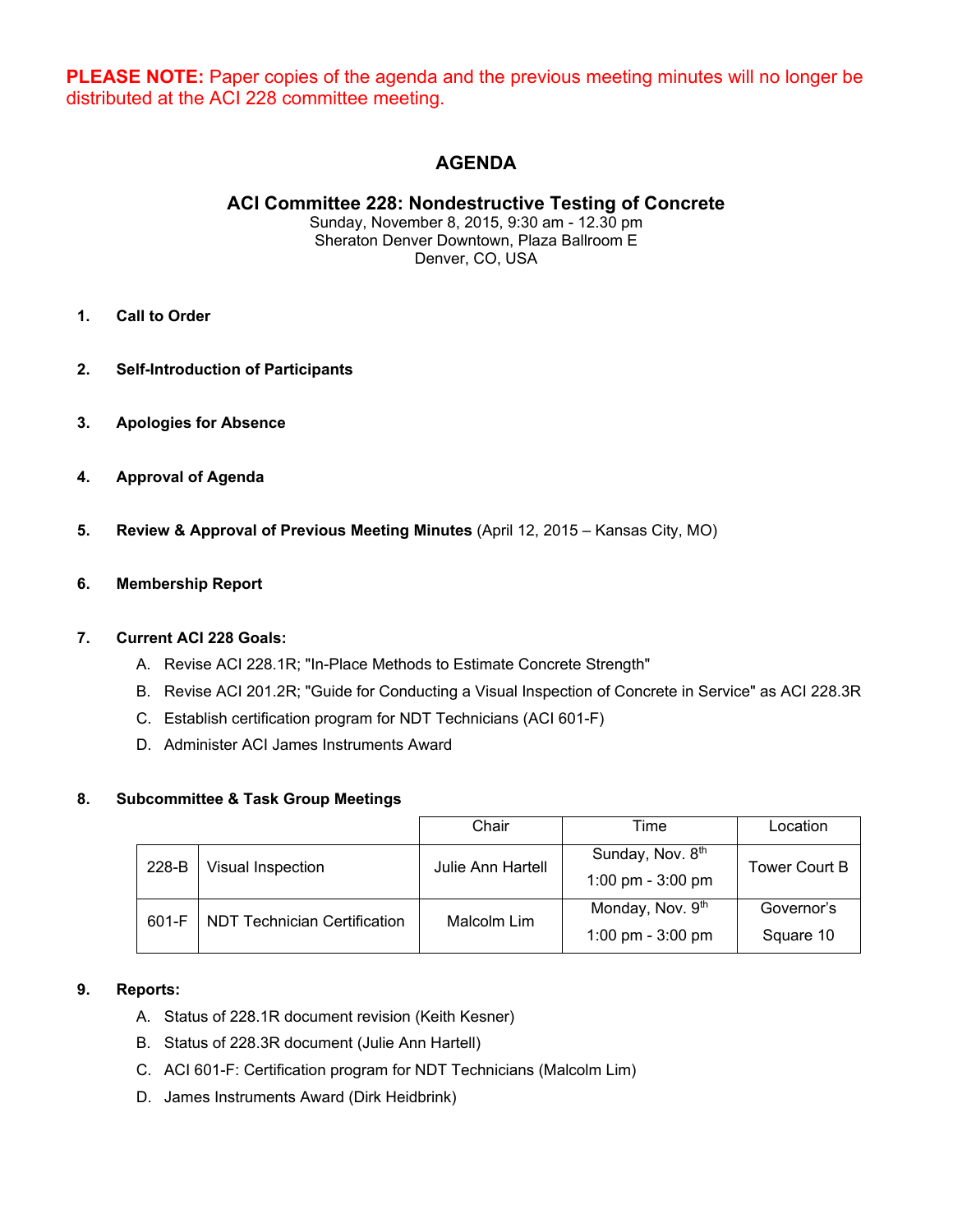#### **10. Liaison Reports:**

| <b>ACI 201</b>      | <b>Durability of Concrete</b>                                    | Andrew Boyd             |
|---------------------|------------------------------------------------------------------|-------------------------|
| <b>ACI 207</b>      | Mass Concrete                                                    | Chris Ferraro           |
| <b>ACI 214</b>      | Evaluation of Results of Tests to Determine the Strength of Conc | Allyn Luke              |
| <b>ACI 222</b>      | Corrosion of Metals in Concrete                                  | Pouria Ghods            |
| <b>ACI 224</b>      | Cracking                                                         | Jacob Bice              |
| <b>ACI 231</b>      | Properties of Concrete at Early Ages                             | Nick Carino             |
| <b>ACI 236</b>      | <b>Material Science of Concrete</b>                              | <b>Muhammed Basheer</b> |
| <b>ACI 301</b>      | <b>Specifications for Concrete</b>                               | Nick Carino             |
| <b>ACI 311</b>      | Inspection of Concrete                                           | Robert Jenkins          |
| <b>ACI 336</b>      | Footings, Mats and Drilled Piers                                 | <b>Bernie Hertlein</b>  |
| <b>ACI 342</b>      | Evaluation of Concrete Bridges and Bridge Elements               | Jacob Bice              |
| <b>ACI 362</b>      | <b>Parking Structures</b>                                        | <b>Boris Dragunsky</b>  |
| <b>ACI 364</b>      | Rehabilitation                                                   | Keith Kesner            |
| <b>ACI 365</b>      | Service Life Prediction                                          | <b>Muhammed Basheer</b> |
| <b>ACI 437</b>      | Strength Evaluation of Existing Concrete Structures              | <b>Keith Kesner</b>     |
| <b>ACI 440</b>      | Fiber-Reinforced Polymer Reinforcement                           | <b>Michael Brown</b>    |
| <b>ACI 444</b>      | Structural Health Monitoring and Instrumentation                 | John Popovics           |
| <b>ACI 543</b>      | <b>Concrete Piles</b>                                            | William Ciggelakis      |
| <b>ACI 546</b>      | <b>Repair of Concrete</b>                                        | Ken Lozen               |
| <b>ACI 562</b>      | Evaluation, Repair, and Rehabilitation of Concrete Buildings     | Keith Kesner            |
| <b>ACI E706</b>     | <b>Concrete Repair Education</b>                                 | Ken Lozen               |
| <b>ICRI 150</b>     | ICRI Notes on ACI 562 Code Requirements                          | Liyang Jiang            |
| <b>ICRI 210</b>     | Evaluation                                                       | Ken Lozen               |
| <b>TRB AFF40(1)</b> | Nondestructive Evaluation of Structures                          | Larry Olson             |
| <b>RILEM ISC</b>    | Nondestructive In Situ Strength Assessment of Concrete           | Thomas Schumacher       |
| RILEM OSM           | On-Site Measurement of Conc and Masonry by Visualized NDT        | John Popovics           |
| <b>ASCE</b>         | ? Document on structural assessment ?                            | Malcolm Lim             |

# **11. ACI Sessions:**

A. Proposals for New Sessions

(Fall 2016 Philadelphia, Spring 2017 Detroit, Fall 2017 Anaheim, Spring 2018 Salt Lake City)

- i. "Highlights from Int. Symposium on Non-Destructive Testing in Civil Engineering" *(John Popovics)*
- ii. Session on "Data Fusion & Combined Methods"
- iii. Session on "Visual Assessment"  *Shelved until 228.3R is issued.*

# **12. Recent & Upcoming Meetings/Conferences:**

- A. International Symposium on Non-Destructive Testing in Civil Engineering (NDT-CE), Berlin, Germany, September 15-17, 2015.
- B. ASTM Committee Week, Tampa, FL, December 6-9, 2015.
- C. 5th International Conference on Durability of Concrete Structures (ICDCS), Shenzhen, China, June 30 July 1, 2016. [Abstracts: October 15]
- D. 6th International Conference on Structural Engineering, Mechanics and Computation (SEMC 2016), Cape Town, South Africa, September 5-7, 2016. Special technical session on "NDE of Structures" [Abstracts: September 30]
- E. 8th International Conference on Concrete Under Severe Conditions Environment & Loading (CONSEC16), Lecco, Italy, September 12-14, 2016. [Abstracts: August 30]